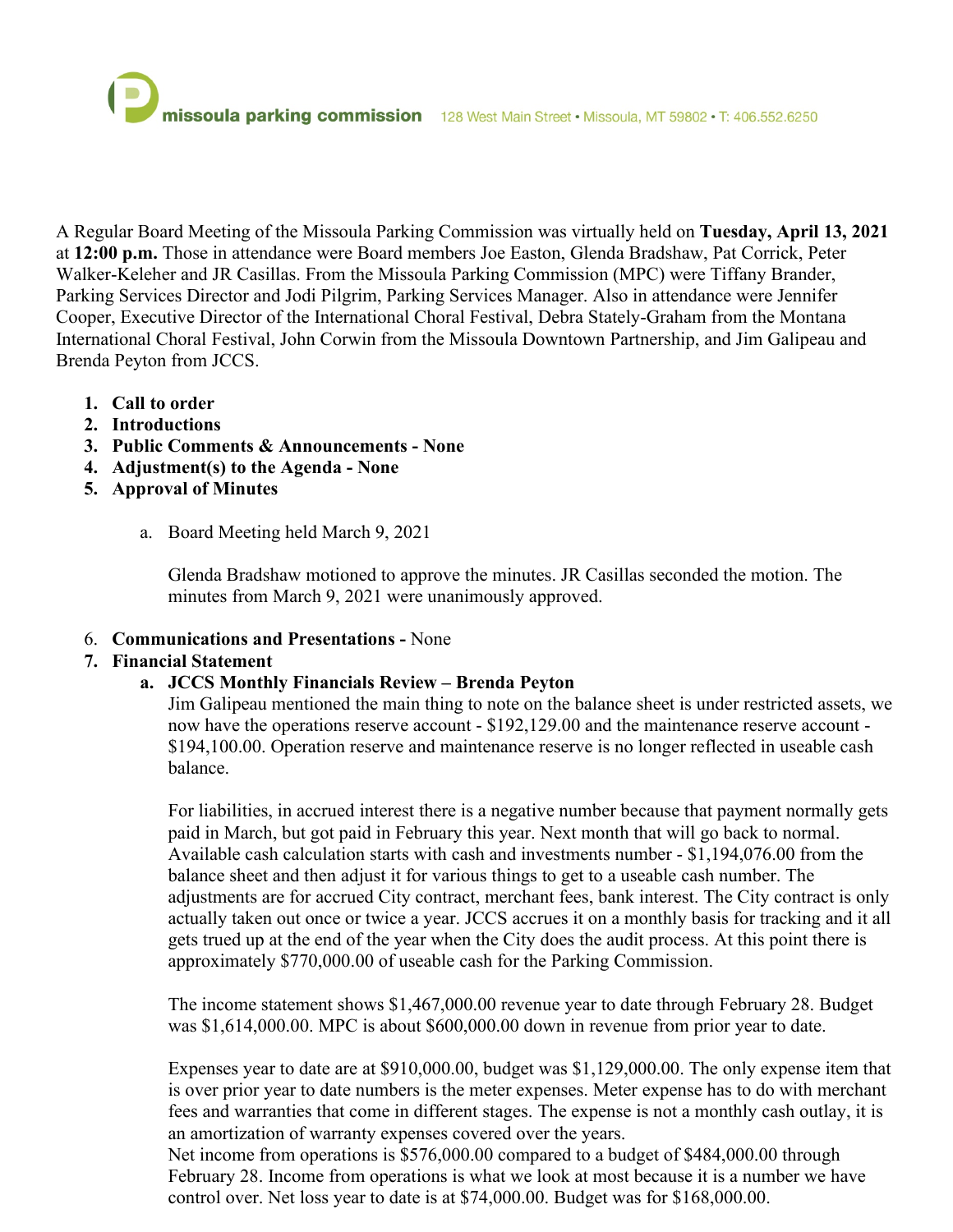March is when COVID really hit last year, so we will probably start seeing our numbers compared to the prior year a little bit different.

Glenda Bradshaw asked about the electric expense of ROAM – is there a way to add solar there to offset the monthly expense? Tiffany Brander asked Pat Corrick about solar potential. Pat stated that they could look at installing solar. There are potentially tax credits. You have to have an inverter and be able to get the power from the roof to the parking unit. We could get some quotes on what it would cost.

There were no other questions.

Tiffany offered a reminder about the difference between the maintenance reserve account and the operations reserve account. The maintenance reserve account was set aside by the Board, so it would be an action of the Board to move those funds in the event of an emergency or something similar. The operations reserve account is based on bonds and it is not one that we want to touch for any reason. The maintenance reserve account is specifically for maintenance on our structures and facilities. There is a policy linked to how that money is used and how it is refunded.

### 8. **Director's Report – Tiffany Brander**

Tiffany updated the Board on the recruitments. MPC's new Admin II is starting on April 19. We have a full office staff now. MPC's new Enforcement Officer will start in June. We have also had some movement in our maintenance department and will start some recruitments this week with the hope of having a full maintenance staff by June.

We currently have no agenda items for our May meeting.

### **9. Action Items**

**a. Montana International Choral Festival Funding Request - \$5,000.00** Tiffany Brander explained the funding request for the upcoming festival. In prior years we have supported this organization and funds were used for a shuttle service. She handed it over to Jennifer Cooper.

Jennifer stated that this is the 35<sup>th</sup> anniversary festival. The festival is set for July 13-16, 2022. Jennifer is hoping that by 2022, with COVID vaccinations, etc. Missoula will be ready to get back out there and celebrate. In 2019 MPC supported the Choral Festival shuttle. The festival runs Wednesday – Saturday. There is a choir crawl directly after Out to Lunch on Wednesday that goes to different choirs at different locations. In 2019 MPC helped with a shuttle bus that ran every 15 minutes from Adams Center parking lot to Downtown. This was hugely successful. They are asking for the same support in 2022. Jennifer asked if Debra Stately-Graham had anything to add. Debra had nothing to add, but asked if anyone had questions about the festival.

Tiffany asked Jennifer to clarify the request for one \$2,500.00 in one year and \$2,500.00 in another year. Jennifer explained that they are a tri-annual festival. They ask for either lump sum or funding spread over the two years in between.

Glenda asked if the money is earmarked for the shuttle, but if the shuttle isn't feasible due to COVID, is there a different plan for the \$5,000.00 contribution. Jennifer explained that if the money is not used for a shuttle, they would come back to the Board regarding how to use the funds to benefit each organization or they would look at pushing the festival back a year.

Pat Corrick stated that this request lines up with our mission. A possible solution if the festival was postponed for a year, would be to tie the money to the bus service so it is not used for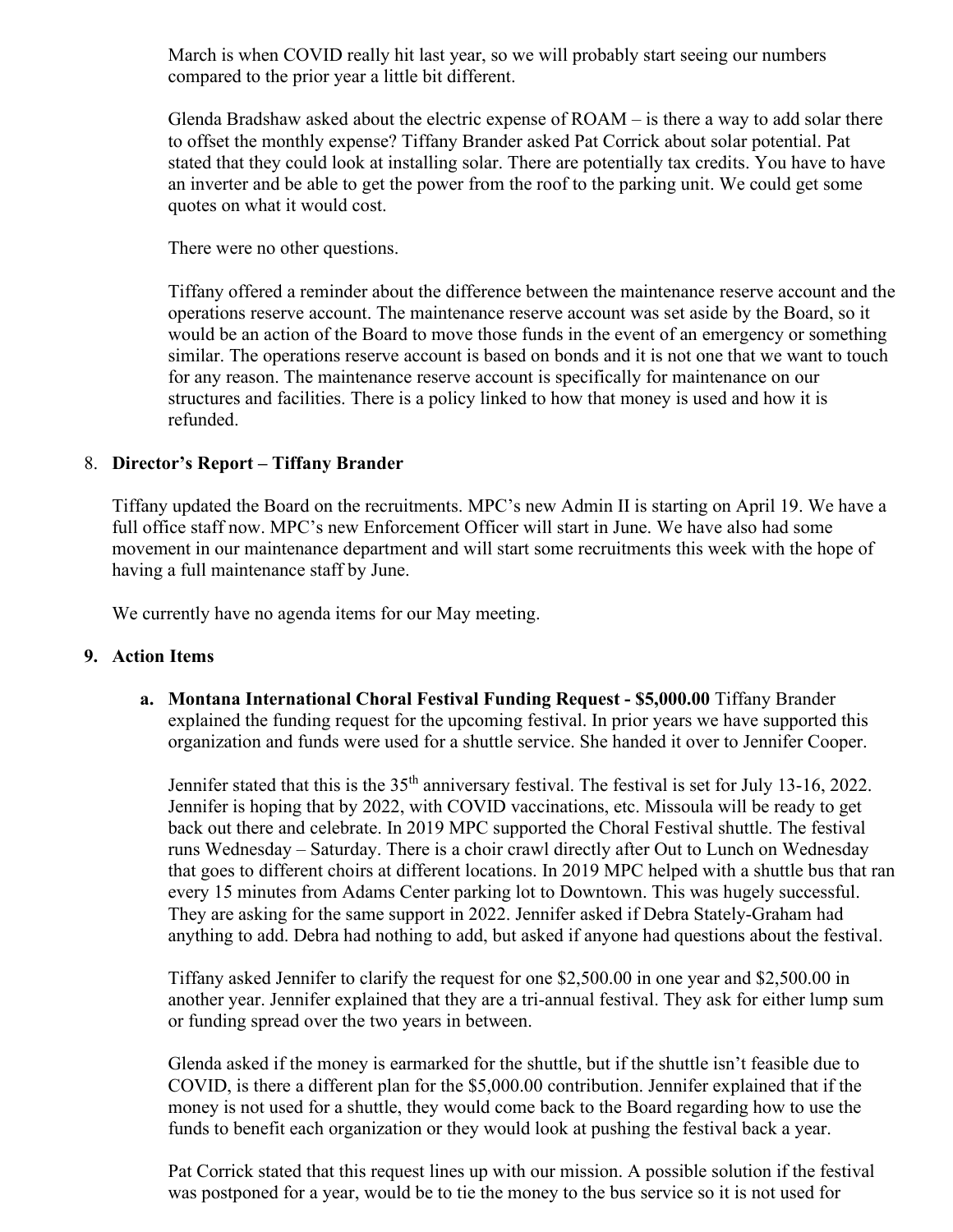something else. Joe agreed. We have reviewed requests in the recent past on how they directly reflect our mission. Transportation in and throughout downtown is in line with our motion. He certainly wouldn't want our financial support to be used to buy t-shirts. The transportation part is important to MPC.

Pat moved that MPC provides the \$5,000.00 payment to the Choral Festival with that condition that it is used specifically for bus transportation and if there is delay in the festival the funds be held. Glenda seconded the motion. Joe asked for any questions. Peter Walker-Keleher asked what the amount of the 2019 request was and if there has been a comparable request that has not been approved by our Board in the past. Joe explained that there are other similar dollar sized that the Board has not granted that didn't relate to traffic or traffic mitigation or parking mitigation or other transportation goals. Jennifer explained that in 2019, MPC supported the Choral Festival with a \$4,000.00 grant. They are asking for \$5,000.00, but they would appreciate any amount that would fit within our budget. Joe explained to Peter that MPC has a line item in the budget to cover grants and contributions. With a roll call vote, the motion was unanimously approved.

### **b. FY22 Permit Rates**

Tiffany explained that this is a continuation of our annual rate review discussion from last month. She asked if Joe wants to do public comment now. Joe asked that Tiffany introduce where we are and then we will do public comments.

Tiffany opened a spread sheet with FY21 projected and budgeted numbers. To the right, the most current projects are shown. Scenario 1 has no rate increases, Scenario 2 has rate increases starting July 1, and Scenario 3 has rate increases starting in October. Tiffany reviewed that the increases from last year were deferred due to the pandemic and that all increases shown on the projection scenarios are in the amounts that were approved last year. All 3 scenarios provide with a coverage ratio that fits within our required bond coverage. Since the City hasn't started budget process yet, we don't have a solid expenditure number. The regular yearly increases are included – Union increases and City contract increases. Any other funds that we weren't sure about, we used a projected number or a budgeted number from FY21. Staff recommendation would be to move forward with Scenario # 1 with a further review to take place in October with any increases to take place in January. This gives our incoming director a chance to be familiar with our system and to make a recommendation.

Pat Corrick asked for the proposed lease increases from last year. Tiffany pulled up the spreadsheet that showed the majority of areas to increase \$5.00 per month. There were 4 areas that would go up by \$10.00/month and Woody and New Park would go up \$15.00/month. At the time these were based on utilization and oversell goals. She also showed the updated spreadsheet that shows the last time we increased leases. The majority of increases to leases were in 2017, with a few increases in 2018.

Pat asked for a current schedule of oversell in each lot. Tiffany highlighted the "Above/Below/Actual" column. Most of our areas do have availability in them. Glenda asked, in column G, what are temporary spaces? And has column H been updated? Tiffany explained temporary lease spaces are spaces that MPC is leasing on a temporary basis due to COVID. A good example is Woody Lot. It is central to the City and County facilities. Many of those workers were considered essential workers and were coming in to Downtown throughout the pandemic. They were not on the waitlist for spaces in that area, but needed parking. It is a way for us to help those workers and temporarily over lease the spaces. And, yes, column H is updated.

Pat is generally in favor or not having a rate increase at this point, but overselling. Do we need to work with a parking consultant to find out how some of our lots can be oversold? Tiffany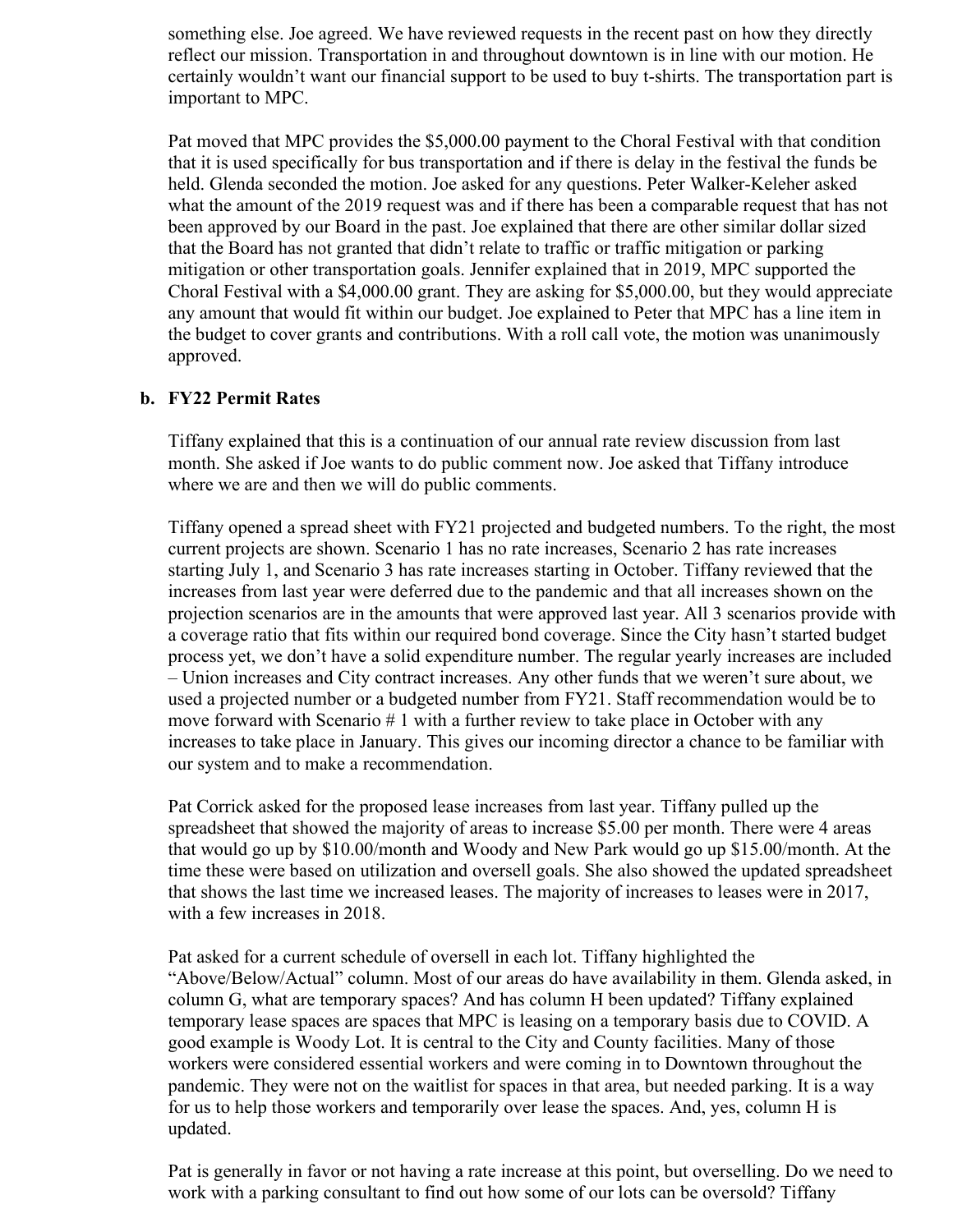explained that the problem right now is that we are making calls and attempts and we do not have people that want the spaces. Particularly in Park Place and ROAM, the only waiting lists we have left are business wait lists and, because of our bond restrictions, we cannot over lease to businesses in those areas. We don't have individuals on the waiting list. If a business does call us, we explain that we do not have business spaces, but if they have employees that want spaces the employee can acquire a lease. Tiffany brought back up the lease projections spreadsheet and explained that column W shows the goal for oversell percentages. These came from the Supply and Demand portion of the Parking part of the Downtown Master Plan.

Glenda is generally in favor of waiting for rate increases. She noted that businesses want to see the parking structures utilized and there seems to be a big need for employee parking Downtown. Is there a way to solve for both of those things by maybe having an employee rate for some time to encourage utilization? Tiffany stated that there is a policy portion that would need to be discussed, but we could definitely discuss. She will go back and put together some information for everyone about this.

JR Casillas asked about the stagnant waitlist – does that mean there are not a lot of additional people trying to get added to the waitlist? Tiffany explained that there are not a lot of people trying to get added and there are not a lot of people accepting spaces when we call.

Joe asked if people keep their priority when they decline a space. Tiffany said yes. Pat stated he thinks they should go to the bottom of the list if they decline a spot. Joe asked for the history behind that policy. Tiffany stated that it is the way it has always been done. She mentioned when we move the waitlists in to T2 from Excel spreadsheets, it will allow us to make changes. The system within T2 is to keep people on the list. We can put something together for review in order to change this practice. We have not had the staff to make the change to waitlists in T2. Hopefully with our full staff we will be able to get back to it.

Joe stated our goals are to sell out our lots and we want our lots to be full. He asked for Tiffany to bring back the spreadsheet with number of spaces and utilization. Joe wants our leases to be more elastic than they are. His gut feeling every year is to max out oversell. That's not reality on the ground. Column C is actual physical spaces and Column E is the number we have sold in that lot. Standard goal for oversell is 15%-25%. Joe's opinion is that we should take advantage of some of the low hanging fruit to work through the wait lists.

Tiffany mentioned that, before we raise rates, something we could do is implement a fee to be on the waitlist. We could put out an email to everyone in T2 that we have emails for stating that we have available spaces. Part of the problem in the last 6 months is that even when we spend staff time calling through our waitlists, no one takes the spaces.

Joe asked John from Missoula Downtown Partnership what he thinks community response would be to kicking people off of the waitlist or charging a waitlist fee. John stated that he thinks they should go to the bottom of the waitlist or pay to have a spot on the waitlist. Tiffany stated that a large portion of why we don't move people within a list is in Excel. Her current recommendation would be to implement the waitlist in T2 to improve the waitlist procedures.

Glenda proposed an option to explore in the meantime where MPC makes waitlist holders inactive if they've been called and declined a space as a way to save staff time. Joe asked if there is a policy change that needs Board action. Tiffany stated it is a procedure change that she can make. Pat would like to see proposed language next month. Tiffany stated that if we wanted to implement a fee for the waitlist, it would be necessary to do board action. Tiffany will put together a plan to change procedures and next board meeting we can discuss a policy change or fees. Pat doesn't think there should be a fee to hold the spot, he just thinks it should be that people are moved to the bottom of the list if they decline to take a space.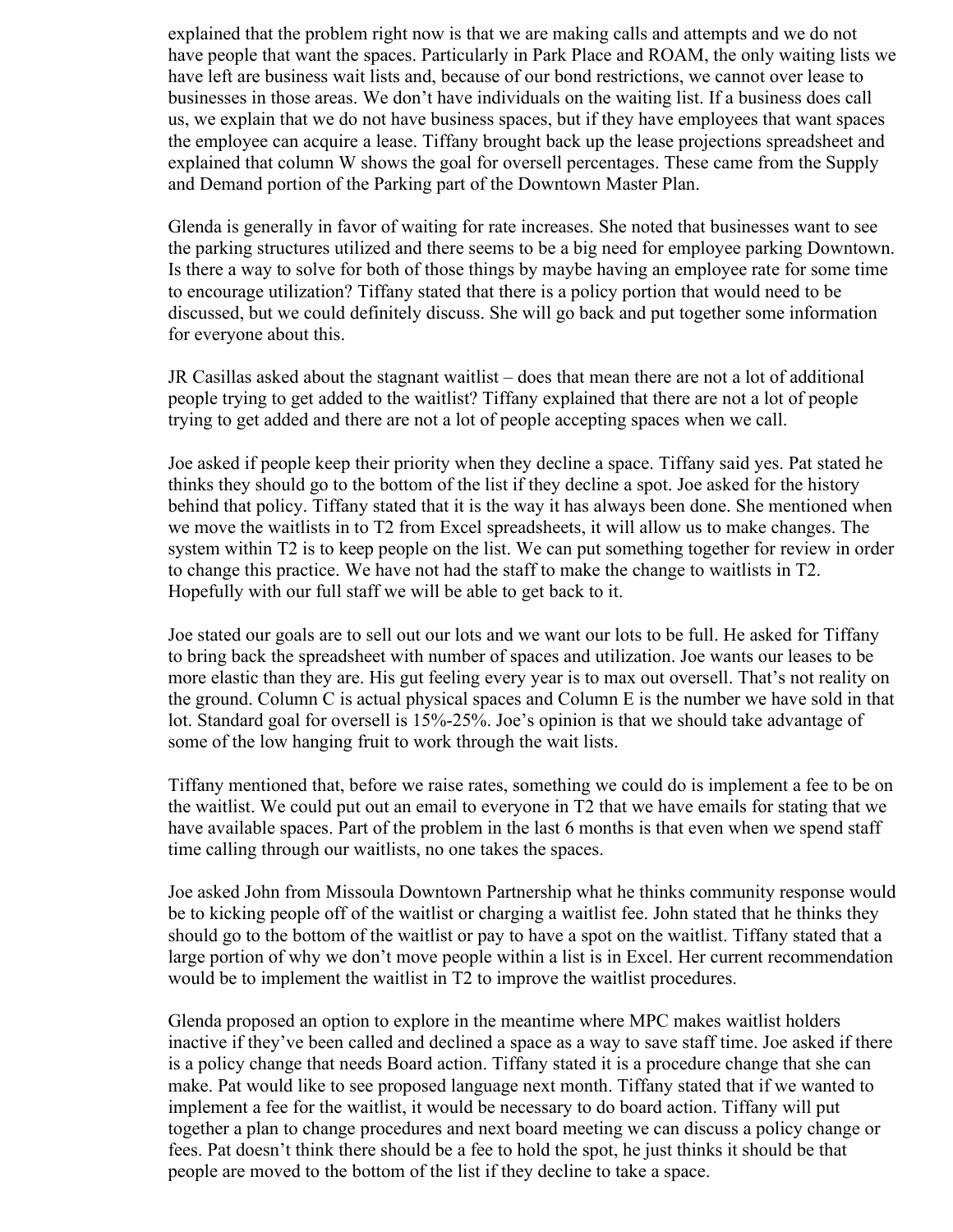Peter pointed out that dealing with a bunch of people that may or may not want a spot seems like a cumbersome process. He believes that, through a fee or through moving those that don't need a space right now to the bottom, we could cycle the high demand waitlist customers to the top. He would be in support of any changes that would allow MPC staff to reach those customers that are indeed waiting for a spot.

Joe refocused the Board to the discussion of lease rates.

Pat moved to delay the lease rate increases that were approved in March of 2020 to be reevaluated in October 2021.

Glenda asked to clarify the motion if reviewing in October means we would begin the review in October or would it be in front of the board in October with a recommendation from the Director.

Pat stated reevaluate in October with action to occur in November. Glenda Bradshaw seconded the motion.

Joe asked for board discussion on the motion. There was none. He opened it up for public comment.

Athena Lonsdale did not have a comment on rate increases, but did comment that a fee for being on the waitlist that could be moved toward the lease when one becomes available is a good idea. Maybe it could be called a deposit instead of a fee.

Jodi read the following 2 emails aloud:

#### *"To Whom it may concern,*

*I noticed the three new hotels in the downtown all removed potential or actual on site parking. The Merc has a huge proportion of the Front Street lot which they get 24/7. I recommend that these businesses all pay for 24 hour parking rates and not the business day rates everyone else pays.* 

*The Wren wiped out half or more of its surface parking. The Merc filled in a basement almost an entire city block in size that could have been parking. The Mariot had a parking garage the entire area of the site and a ramp to grade and they removed all of it.* 

*These are not common downtown developments as they all received substantial MRA funds and some of them petitioned to have the tax rate lowered after they received the MRA funds lowering their contributions to the MRA that is paying for the money they received.* 

*To me it is foolish to remove substantial parking or parking potential and assume the city will provide it at the detriment of all other business in the downtown. If Hotels want public parking in quantities greater than the majority of business in the downtown they should pay for that time at market rates and demand.* 

*I also do not think any of the hotels should be allowed more than 10 stalls each in any parking garage or lot. That way they are not taking premium parking from other businesses and citizens. ROAM built two stories of parking and I know you received one of them. That was a more responsible development for it. The three Hotels are just passing the buck onto other downtown businesses.* 

*My bill is \$85 for a stall for 9 hours of use. This means the hotels should be paying \$226.66 per stall per month as they want them for 24 hours a day. That should help pay for any cost increases the Parking commision may be considering.* 

*Respectfully,* 

*David V. Gray"*

*"Dear Members of the Missoula Parking Commission,*

*As the former and current owners of the Historic Florence building downtown, we took interest in your March 22nd letter informing leaseholders that the annual rate review is April 13th. Our understanding is that the MPC determined at the last review to postpone a rate increase indefinitely. Based on your March 22nd letter we assume this means that lease or permit rates will now be considered annually at the MPC Board meeting each April. If this is not the case, please let us know. Further, as a matter of process and in the public interest of transparency, why is the specific*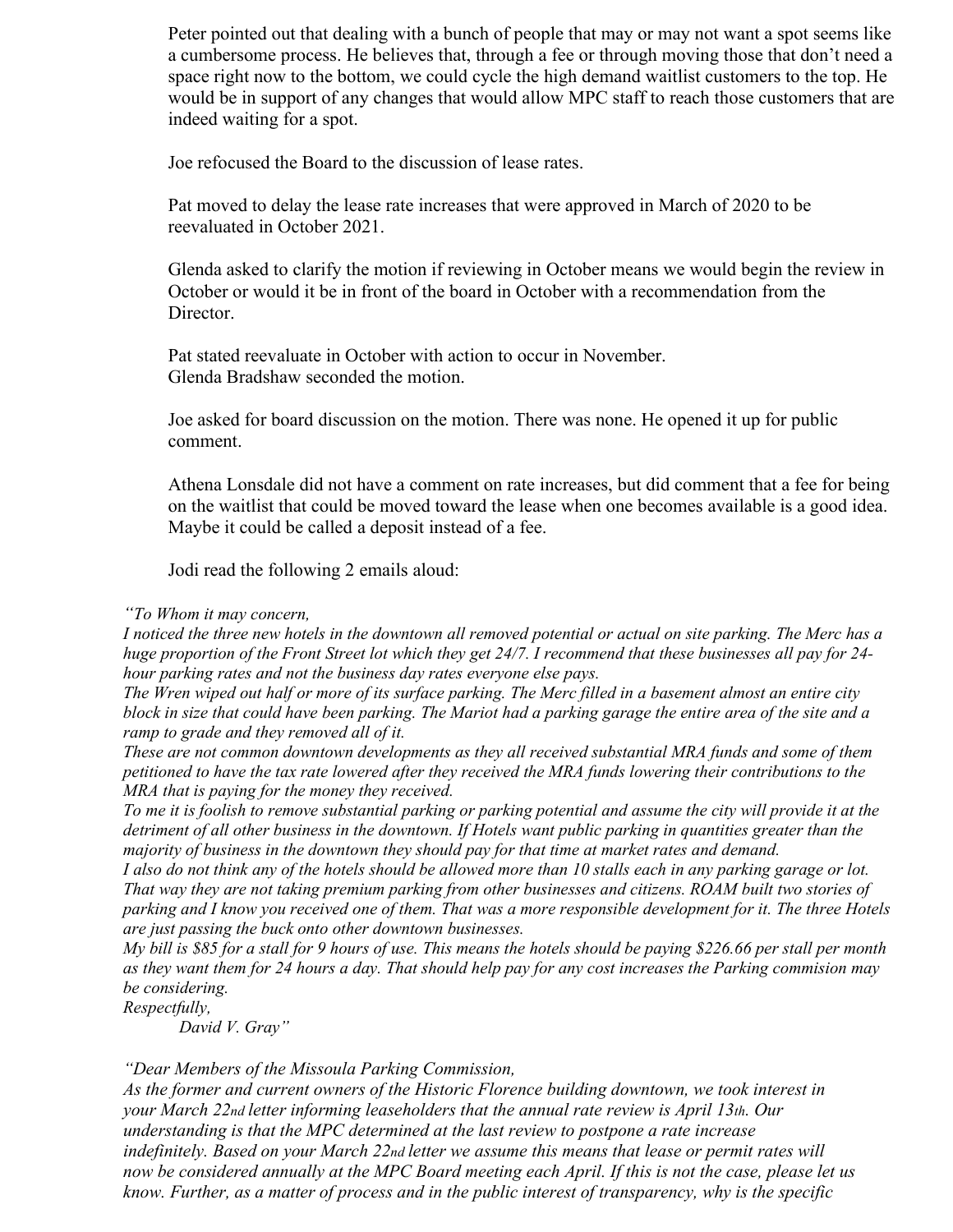*MPC rate recommendation(s) scheduled for consideration by the board not disclosed to the public in the meeting notice? Many in the public may view it as deceptive not to be informed in advance, since the considerations of the board is what drives public interest, comment, support or opposition. If the board were to make a decision to increase the rate 30%, for example, and customers knew about that rate increase in advance of the "annual rate review meeting," clearly that advanced procedure and notice to the public would solicit greater participation and comment. We respectfully suggest this process question be considered at the April 13th meeting.*

*As we expressed in 2020, a lease rate increase anytime in the foreseeable future would be a mistake. While ALPS fully funds the parking cost of our roughly 70 downtown workers, our understanding is that our approach is an exception and that the majority of downtown workers personally fund all or a portion of their cost to park downtown. Make no mistake, raising lease rates is a tax on downtown Missoula workers. Also commercial property owners with parking dependencies, especially in downtown Missoula, are already under tremendous pressure as the "work from home" reality during COVID transitions toward an uncertain future, and therefore an uncertain demand around commercial space. Finally, a rate increase would hurt downtown retail businesses as they attempt to get back on their feet post-COVID.*

*We reviewed the MPC financials and given the operating profit of ~\$250K, and positive cash flows ~ \$200K, both while going through the pandemic with decreased parking activity, and having given tenants a one month rent abatement in May, it is difficult to understand why this topic is being debated.*

*Most important, other municipalities around the country have invested in tools to bring efficiencies and revenue to vacant space utilization. When leased spaces are empty it frustrates potential customers who would patronize downtown businesses and deprives the City from the opportunity to "double dip", earning daily parking revenue from vacant leased spaces. These tools are widely available. Why are these efficiency aspirations not the focus rather than perennially revisiting a rate increase on the back of Missoulians and Missoula businesses? We have smart and hardworking people at the MPC and we encourage you to give them an efficiency mandate along with the time and tools necessary to execute that objective, rather than simply raising taxes on the average Missoulian.*

*Thank you for the opportunity to express our views. Sincerely,*

| David Bell | Thomas Taylor        |
|------------|----------------------|
| ALPS       | Owner, The Florence" |

There were no additional questions or comments about the motion. Peter asked about when it would appropriate to address the comments received in the emails that were not related to this specific motion. Tiffany explained that last year at our April Board meeting, we implemented a new policy that sets an annual rate review. Within that policy, it states that the Parking Commission staff will gather data and do an analysis for the months of November through January. They will then present the information to the Board in March and any votes will occur in April. It is not necessarily to set increases, it is to review rates. This year there is not increase to approve since the increase schedule was approved last year. In the future we will provide the schedule of proposed increases or changes to lease holder in addition to the notification.

Through a roll call vote, the motion was unanimously approved.

### **10. Non-action Items**

### 11. **New Business**

### **a. New Business**

### **i. Parking Services Director Recruitment Update**

The Director position should be posted soon. Tiffany will stick around to help with the process as long as needed to help. Her best guess is June. Joe asked about the salary band. Tiffany stated that that will be a conversation Joe has with Angela about the recruitment